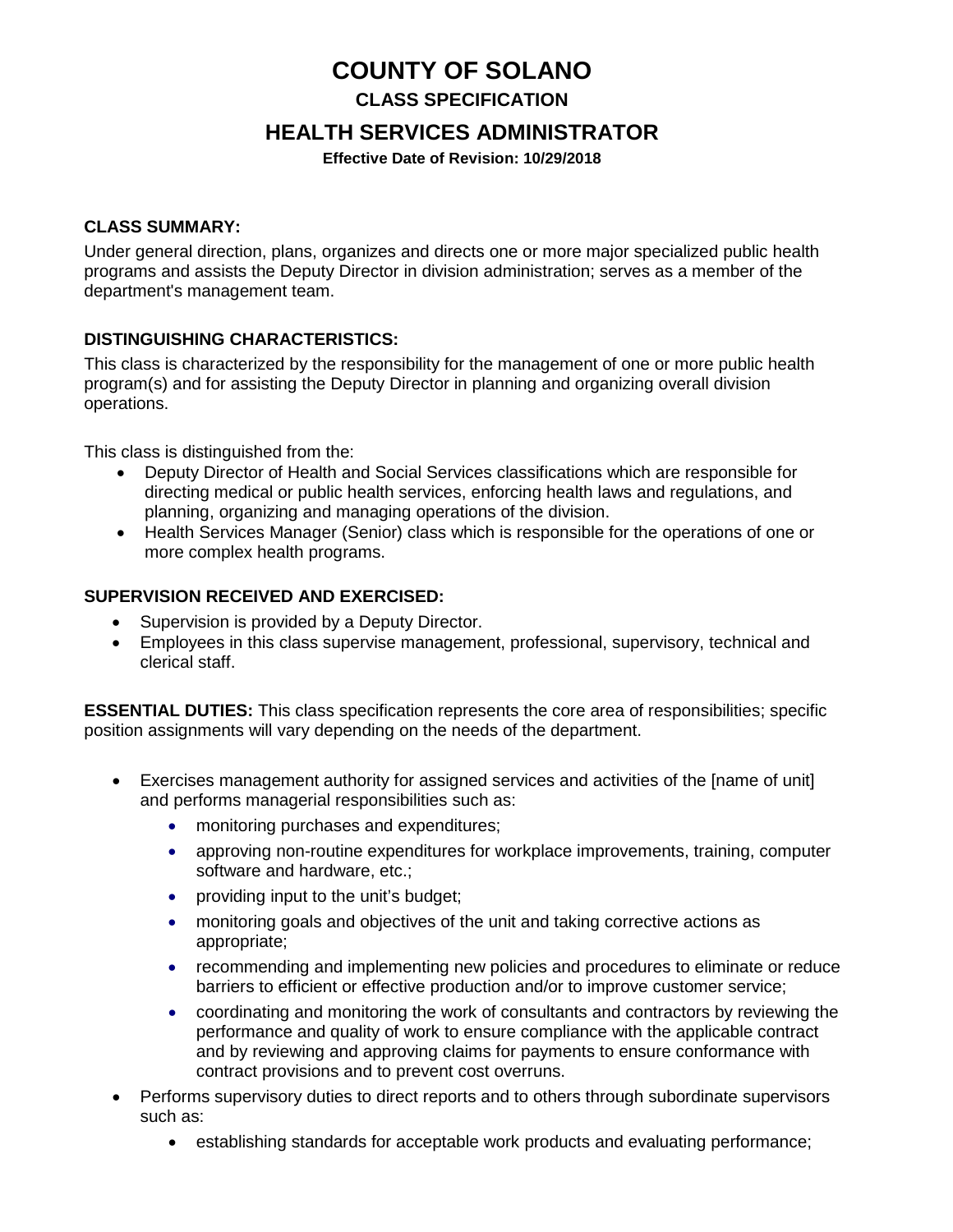- Interviewing applicants and making selections;
- reviewing, approving and implementing disciplinary actions and terminations;
- providing career development mentoring;
- assigning work and planning and scheduling staff's work activities and deadlines;
- reviewing work and recognizing employees' work efforts and accomplishments;
- providing career development mentoring and recommending training and career development opportunities;
- ensuring that employees are properly trained;
- reviewing and approving timesheets and requests for leave; and
- supporting and ensuring compliance with County and Department policies and procedures including those related to equal opportunity and to safety.
- Plans, organizes and manages comprehensive public health system within one or more major programs within the Health and Social Services Department service areas; assesses program needs and existing/projected capabilities and designs a system of services to meet program/community needs, as well as to ensure compliance with laws, regulations and professional standards.
- Establishes standards for and ensures compliance with clinical and administrative operations.
- Develops agreements and memorandums of understanding between agencies to deliver services.
- Assist in developing and implementing goals, objectives, policies, and priorities; allocate resources accordingly.
- Facilitate development of grant proposals; review and edit proposals; develop or review proposed budgets.
- Monitor and evaluate the efficiency and effectiveness of service delivery methods and procedures; assess and monitor workload and administrative and support systems; identify opportunities for improvement; direct the implementation of changes.
- Prepares and submits funding proposals, planning documents and program effectiveness reports; prepares and justifies budget requests; analyzes and interprets proposed and enacted legislation and regulation.
- Acts as the division's principle representative in contact with governmental agencies, service providers and professional organizations, community groups/organizations and other County departments on matters related to assigned responsibility.
- Participates in Division program planning and policy formulation; assists in establishing goals, as well as evaluating and coordinating overall operation of the Department; may be assigned additional management or administrative activities; may act on behalf of the Deputy Director.
- Performs other duties of a similar nature or level as assigned.

### **EDUCATION AND EXPERIENCE:**

**Experience:** Five years of progressively responsible experience in the delivery of community public health as a Nurse or Health Educator that includes direct program management and supervision of professional staff coupled with experience in public administration including budget preparation, program planning/evaluation and supervision;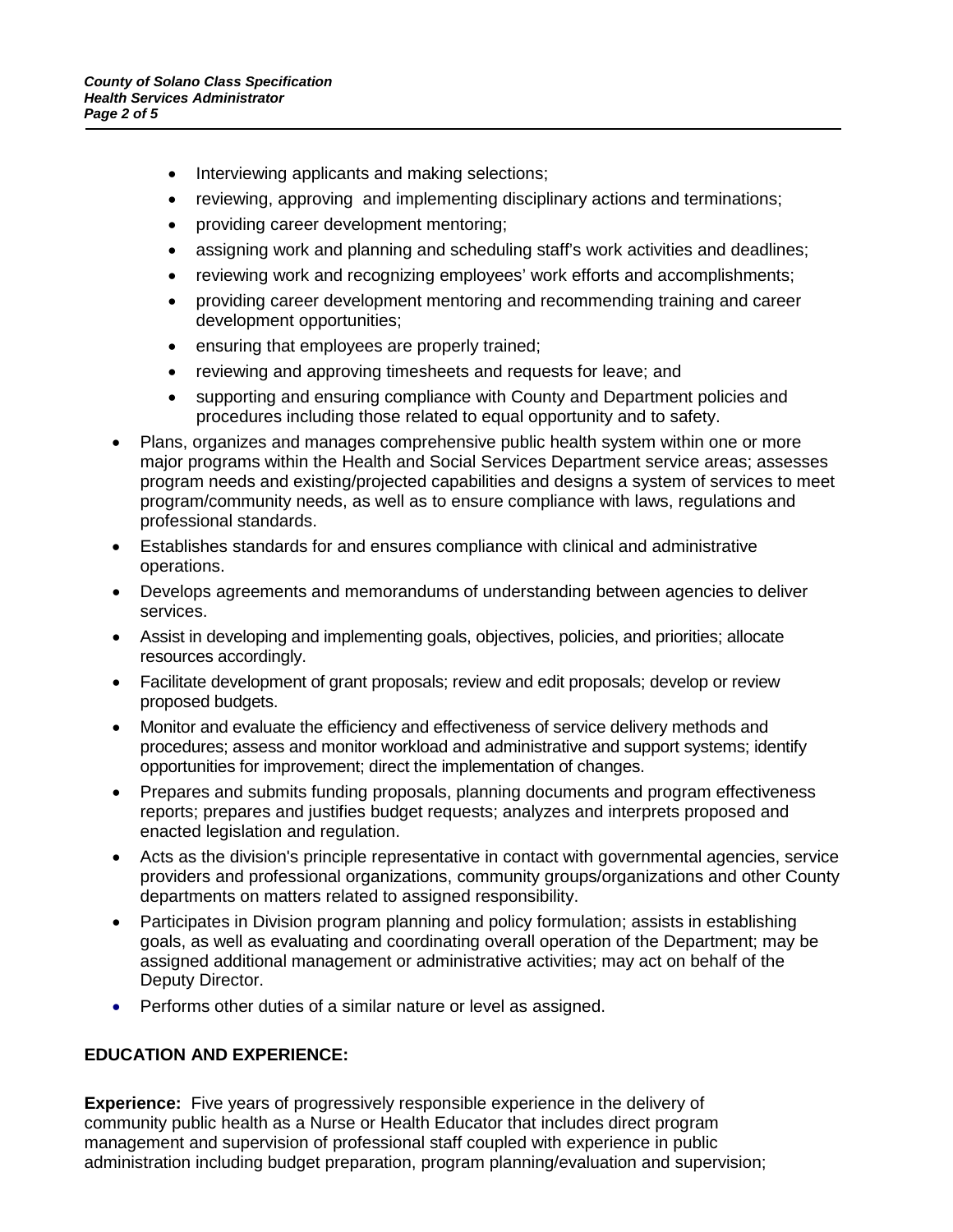and

**Education:** Bachelor's degree is required from an accredited college or university preferably with a major in Public Health, Business or Public Administration, Nursing or a related field. A Master's degree in public health, or certificate in Public Health Nursing, Registered Dietitian, or a license as Clinical Nurse Specialist or Nurse Practitioner issued by the California State Board of Nursing preferred.

### **LICENSING, CERTIFICATION AND REGISTRATION REQUIREMENTS**:

• Possession of or ability to obtain a valid Class C California driver's license may be required.

**Note:** If licensure, certification, or registration is required, all licenses, certificates and registrations must be kept current while employed in this class if required. This may include the completion of continuing education units to maintain the required registration in good standing. Employees must keep their licenses, certifications and registrations current and failure to do so may constitute cause for personnel action in accordance with Civil Service Rules or applicable bargaining agreement.

## **REQUIRED KNOWLEDGE, SKILLS AND ABILITIES:**

### **Knowledge of:**

- Principles and practices of supervision, leadership, motivation, team building, organization, training, and conflict resolution; performance evaluation and discipline processes applicable to the public sector; staffing requirements for the program;
- Principles and practices of public administration and program management, including planning, implementation, and evaluation.
- Current trends in research, education and related services.
- Budget expenditure monitoring.
- Policies, regulations and procedures governing assigned programs in public assistance; goals and limitations of public programs within a specific assignment; legal requirements affecting service delivery and operations.
- Techniques used to establish and maintain effective communication with clients; socioeconomic factors affecting the client; needs, problems and behavior of people in target population.
- Services provided by Solano and other surrounding counties.

### .**Skills and/or Ability to:**

- Plan, organize and direct a health services program; develop and manage a program budget.
- Identify and evaluate the need for developing proposed changes in program practices and procedures; interpret and apply a variety of complex county, state and federal regulations, policies and guidelines related to a specific program; comply with laws, regulations and professional practices governing program services and operations maintain accurate records and document actions taken; prepare narrative and statistical reports.
- Supervise, advise, consult with and train others engaged in professional and technical work; secure cooperation and team work among staff; deal firmly and fairly with clients of various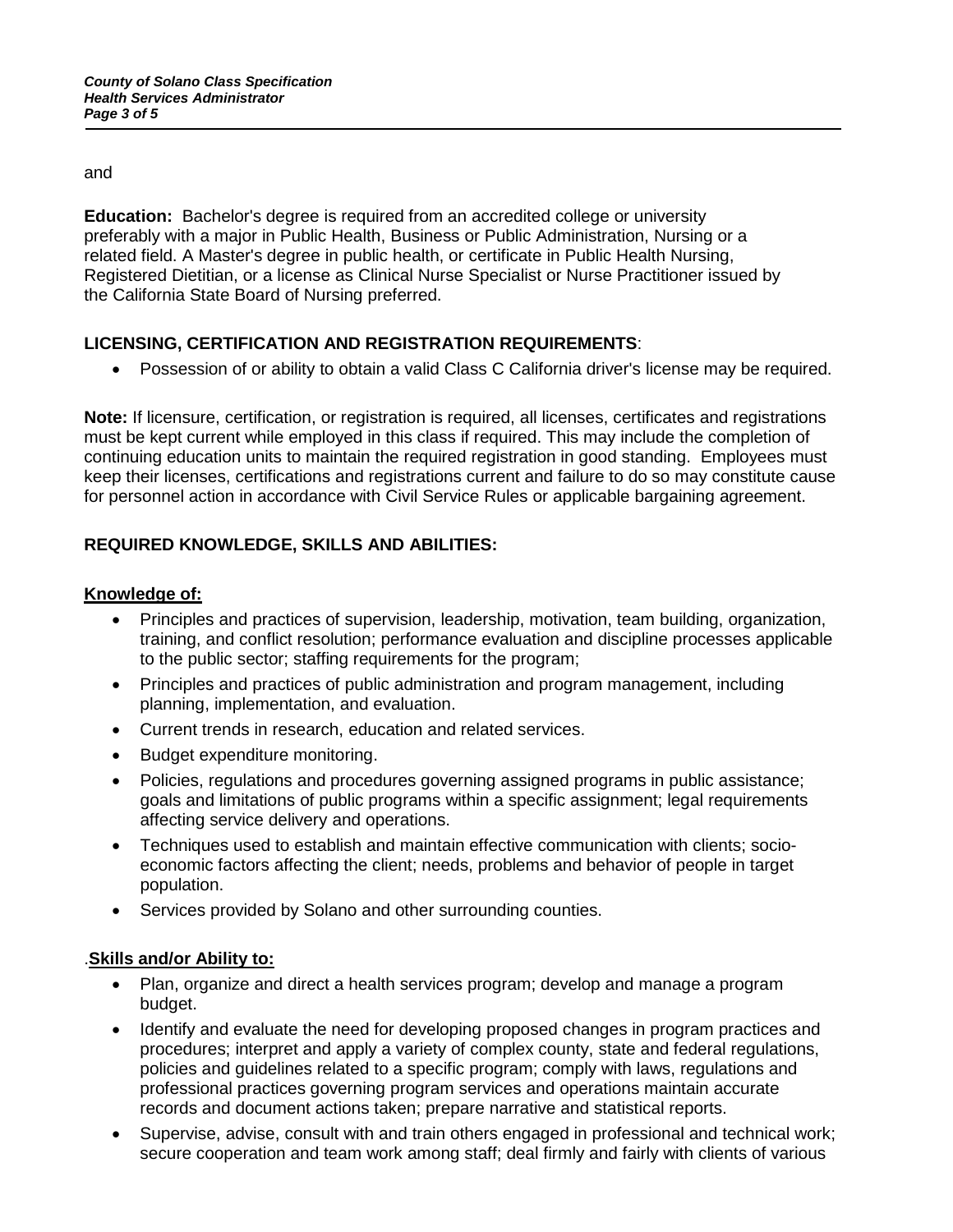socio-economic backgrounds and temperaments organize and prioritize work assignments; effectively delegate responsibility and authority to others; determine and evaluate level of achievement and performance; develop staff, organize, and manage their work.

- Collect and analyze data to establish/ identify needs, evaluate program effectiveness; develop goals and objectives for assigned work units or projects.
- Research regulations, procedures and/or technical reference materials.
- Interpret administrative direction for incorporation into operational policy and procedures.
- Maintain confidentiality of information.
- Communicate clearly and concisely, both orally and in writing; compose correspondence independently.
- Establish, maintain, and foster positive and harmonious working relationships with those contacted in the course of work.
- Utilize basic office equipment.

#### **PHYSICAL REQUIREMENTS:**

- Mobility and Dexterity: Positions in this class typically require stooping, kneeling, reaching, occasional standing, occasional walking, pushing, pulling, fingering, grasping, feeling (i.e. sense of touch), and repetitive motion.
- Lifting, Carrying, Pushing and Pulling -- Light Work: Employees in this class will be exerting up to 20 pounds of force occasionally and/or up to 10 pounds of force frequently, and/or a negligible amount of force constantly to move objects.
- Vision: Positions in this class require the employee to have close visual acuity, with or without correction, to prepare and analyze data and figures, transcribe, view a computer screen, read, etc. Positions in this class also require employees to have depth perception in order to operate a motor vehicle.
- Hearing/Talking: Positions in this class require the employee to perceive the nature of sounds at normal speaking levels with or without correction, and have the ability to receive detailed information through oral communication. Positions in this class require the employee to express or exchange ideas by means of the spoken word.

#### **WORKING CONDITIONS:**

- Office Work: Employees in this class will most often be working in an office setting.
- Work in a Medical Clinic Facility: Employees in this class will be working in a medical clinic facility and thus will be subject to exposure to chemicals, toxic agents, blood and other bodily fluids, and communicable diseases. There may also be occasional exposure to extreme temperatures, inadequate lighting, and work space that restricts movement.
- Traffic Hazards: Employees in this class may be required to operate a vehicle and thus will be subject to traffic hazards while driving.

### **OTHER REQUIREMENTS:**

• Background Checks: The County may conduct a background check and a reference check on candidates prior to appointment to a position within this class. The background check may include the State of California Department of Justice, the Federal Bureau of Investigation (FBI), the Child Abuse Central Index (CACI), and criminal checks in any City/County where the applicant has lived, worked or gone to school.